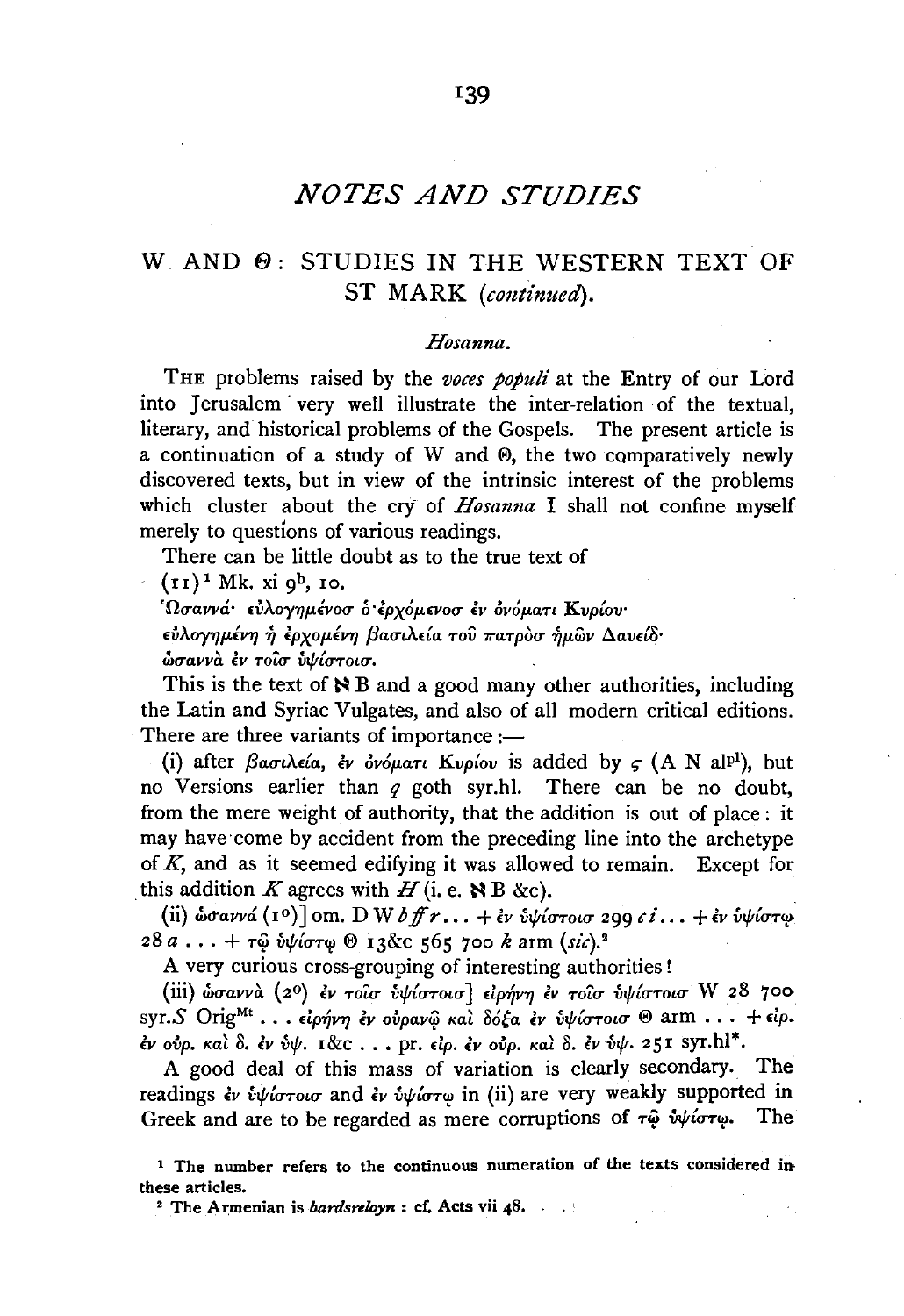readings in (iii) must be considered in connexion with Lk. xix 38, where ' peace in heaven and glory  $\partial v$   $\partial \psi$   $\partial \sigma$ *roig*' is substituted for Mark's  $\omega$ σαννα έν τοιο υψίστοιο. Lk. xix 38 is thus the ultimate source of the  $\epsilon$ *ionvn* found in W 28 700 syr.S Orig<sup>Mt</sup>. That  $\epsilon$ *ionvn* is not original is practically proved by the occurrence of  $\phi \sigma \omega v \hat{a} \epsilon v \tau \hat{\omega} \hat{\sigma} \hat{\omega} \hat{\omega} \hat{\omega} \tau \hat{\sigma} \hat{\sigma}$  in Matt. xxi 9, where also the former  $\phi_{\text{grav}}$  occurs in the form ' Hosanna to the Son of David'.

We may thus distinguish here two distinct tendencies in Christian documents. On the one hand there was a tendency to get rid of *Hosanna* altogether as a 'barbarous' word : this is seen in the paraphrase given by Luke, and also in W. On the other hand the texts that retain *Hosanna* tend to add an object in the dative.

This brings us to consider what the meaning of *Hosanna* was. Here again there are two traditions, the one *grammatical,* the other *ritual.* It is as if we were asking the meaning of the German cry Hoch *I*, and one should say it meant 'high' and another that it meant 'hurrah !' The ultimate derivation of *hosanna* is, no doubt, הושיעה נ i. e. 'save-oh!'. No doubt, also, the original use of the word as an exclamation is to be seen in  $2$  Sam. xiv  $4$ ,  $2$  Kings vi  $26$ , where  $i$ is used as the call of a suppliant to the King, like *Haro I* a *mon aide I*  But the general import of a ritual exclamation is not necessarily exhausted by its grammatical derivation : when we shout 'God save the King !' we do not think of the King as in particular need of rescue or salvation.

It is obvious, of course, that the cry of *Hosanna,* followed as it is by *Benedictus qui uenit in nomine Domini*, has something to do with Ps. cxviii (cxvii) 25 f, where הושעה נא actually occurs in the Hebrew. But what do the words mean in the Psalm ? And why should that Psalm, or phrases from it, be shouted by a crowd ? At the risk of being tedious, let me put down in words one feature in which an investigation such as this differs from those of older expositors, up to fifty years ago. Till quite recent times the religion of Jews was regarded almost exclusively as synonymous with the Old Testament, with a greater or less admixture of Oral Tradition. 'The Law' meant to European scholars the Pentateuch itself rather than the religious system enacted in the Pentateuch. And similarly the mere fact that such-and-such words occurred in a Psalm seemed sufficient reason for their use by Jews, almost on any occasion. Psalm cxviii forms part of the ' Halle! ', a collection of Psalms sung at certain times, and this was thought in itself a sufficient explanation of why the crowd should say *Benedictus qui uenit.* 

The religion of Jews has probably never been so much of a bookreligion as Christians have imagined, but it is quite certain that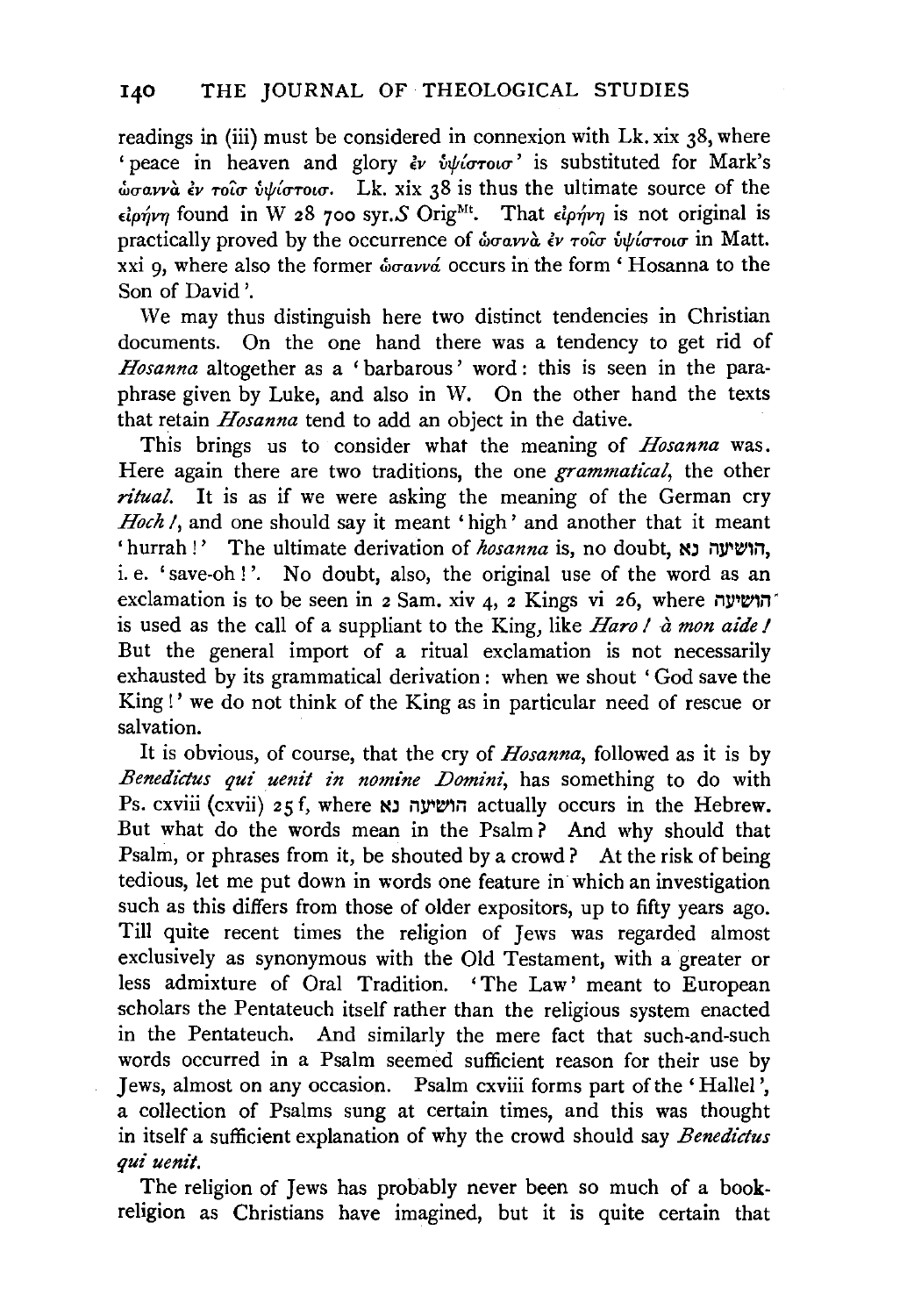in Gospel times, in Palestine, while the Temple was still standing and the sacrifices still being offered, the Jewish Religion was far more a system of ritual than a book-religion : the average Jew, as distinct from the professed Scribe, knew how to perform his religious duties better than he knew what was written about them. If certain acts were accompanied by certain cries, he knew the cries themselves better than he knew where they were written in the Bible. If the crowd really shouted *Hosanna!* on this occasion it was not because the word occurred in Psalm cxviii, but because the occasion itself was somehow similar to that presupposed in Ps. cxviii.

What was the occasion for which Psalm cxviii was composed? An extremely probable guess is that it was composed for the Dedication of the Temple by Judas Maccabaeus in December  $165 B$ .  $C<sup>1</sup>$  The words of the Psalm will then have been chosen with reference to the actual usages at the Feast. And how was the new Dedication Feast *(Ifanukka)* celebrated? The answer is given in 2 Mace. x 6, which tells us that they celebrated it something like the old Feast of Tabernacles,  $\theta_{\nu}^{\prime}$   $\theta_{\nu}^{\prime}$   $\sigma_{\nu}$   $\alpha_{\nu}$   $\alpha_{\nu}$   $\alpha_{\nu}$   $\alpha_{\nu}$   $\alpha_{\nu}$   $\alpha_{\nu}$   $\alpha_{\nu}$   $\alpha_{\nu}$   $\alpha_{\nu}$   $\alpha_{\nu}$ , i.e. with green boughs and branches, such as they could get in December. These green boughs are what is common to Tabernacles and the ceremonies that accompanied Dedication.

And what was the popular Aramaic name for a *thyrsus* ? Let us hear Haman instructing King Ahasuerus about the wicked customs of the Jews : ' On the 15th of Tishri they make booths on the roofs of their houses, and they go out into our gardens and pull off our palmbranches<sup>2</sup> and pick our oranges<sup>3</sup> and tear away our greenery and devastate our gardens, and they pull up their own hedges and spare them not and they make for themselves *Hosannas* ... and, they rejoice and go round with the *Hosannas* and jump about and spring like kids, and we do not know whether they are blessing us or cursing us, and they call it the Feast of Tabernacles' (Targum II to Esther iii 8). So far as outward appearances are concerned, there must have been a certain resemblance between the behaviour of the Galilean crowd at the Entry and the scene so maliciously described by Haman.

Why should green boughs plucked from the hedges be called ' Hosannas', except because *Hosanna* was shouted when they were used? And so we find in Psalm cxviii 25 the Hosanna-cry is actually introduced : 'Ah ! LORD, *hoshf'a-na* ! Ah ! LORD, make all go well ! '

<sup>2</sup> *Lulab.* <sup>3</sup> Or rather, ' citrons', *Ethrog.* 

<sup>1</sup> The whole tone of the Psalm speaks of a recent deliverance from the Gentiles ( $v$ . **10)** after chastisement ( $v$ . **18).** Is it possible that **CILIFII:**  $(v. 2^*_{l})$ means 'Institute a Feast of obligation, to be celebrated with *thyrsi'!* 'Hallel', including Ps. cxviii, is still sung at *Hanukka*.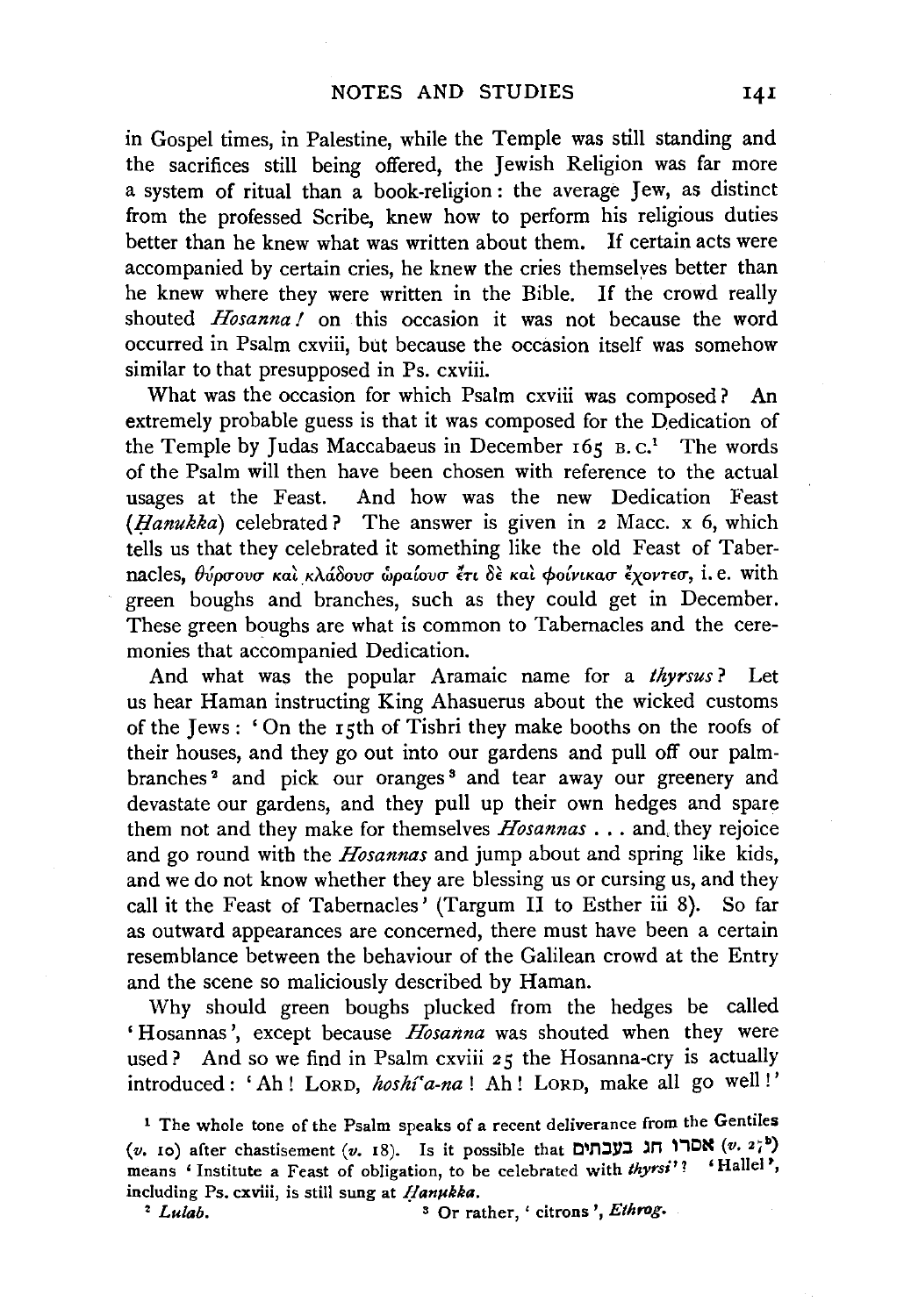When the Jews sing the Hallel now, they repeat this twice. When they came to *hoshi'a-na* they waved their palm-branch *(!ulab):* most of them in Talmudic days waved their branch also at 'make all go well', but Rabbi Gamaliel and Rabbi Joshua waved only at *hoshf'a-na* ! (T. B. *Succa* 37 b).

The conclusions to which these ritual facts seem to point are these: $-$ 

(i) 'Hosanna' had come to be a cry for good luck to God at the Feast of Tabernacles, from quite ancient times, before the minor details of the Feast were finally stereotyped.<sup>1</sup>

(ii) The fact that the name for the thyrsi is *Hosanna,* not *Hosianna*  (הוֹשִׁיעָה נַא not N, suggests that the Gospels are correct in giving this shortened form as a popular exclamation.

(iii) Psalm cxviii, composed for the Dedication of the Temple by Judas Maccabaeus, gives us a hint of the ritual procession to the Temple then made; it confirms 2 Mace. x 6 in representing this procession as modelled upon the ancient procession at the Feast of Tabernacles.

(iv) Psalm cxviii 25 is not the ultimate source of the cry *Hosanna,*  but *Hosanna* finds a place in the Psalm because the ancient cry of *Hosanna* was used at that Dedication.

(v) It is a fair deduction to suppose that the behaviour of the Galilean crowd at our Lord's Entry into Jerusalem was based on what was appropriate for *Hanukka*, for the Feast of the Dedication, rather than by what was appropriate for Tabernacles.

I venture to suggest that if  $(v)$  be accepted as valid many of the essential difficulties of the traditional narrative disappear. The essential thing is to get a rational cause for the general action of the crowd and for the most peculiar and unexpected feature of it, viz. the cry of *Hosanna!* All the rest is accessory, and a question of literary method on the part of the Evangelists. But so long as *Hosanna* merely suggests to us a scene imitated from the Vintage-feast of Tabernacles the whole account is puzzling. The difficulty has always been slurred over in English Commentaries, even in C. G. Montefiore's, but I feel there is great force in the ingenuous Note of the Christian Rabbinic scholar A. Wiinsche, who says in his *Neue Beitriige* (1878), p. 241, note : ' Our passage [i. e. Matt. xxi 8 f] either contains a confusion of Passover with Tabernacles, or the narrator has intentionally transferred a ceremony of the Feast of Tabernacles to Passover'. Such a treatment of the Gospel narrative is only one step removed from the thoroughgoing scepticism of those who say the story of the Entry is so improbable that it cannot really have taken place.

<sup>1</sup> In the same way *pax* was an ejaculation, before the pax-brede or *osculatorium* came into use. · بالمقدام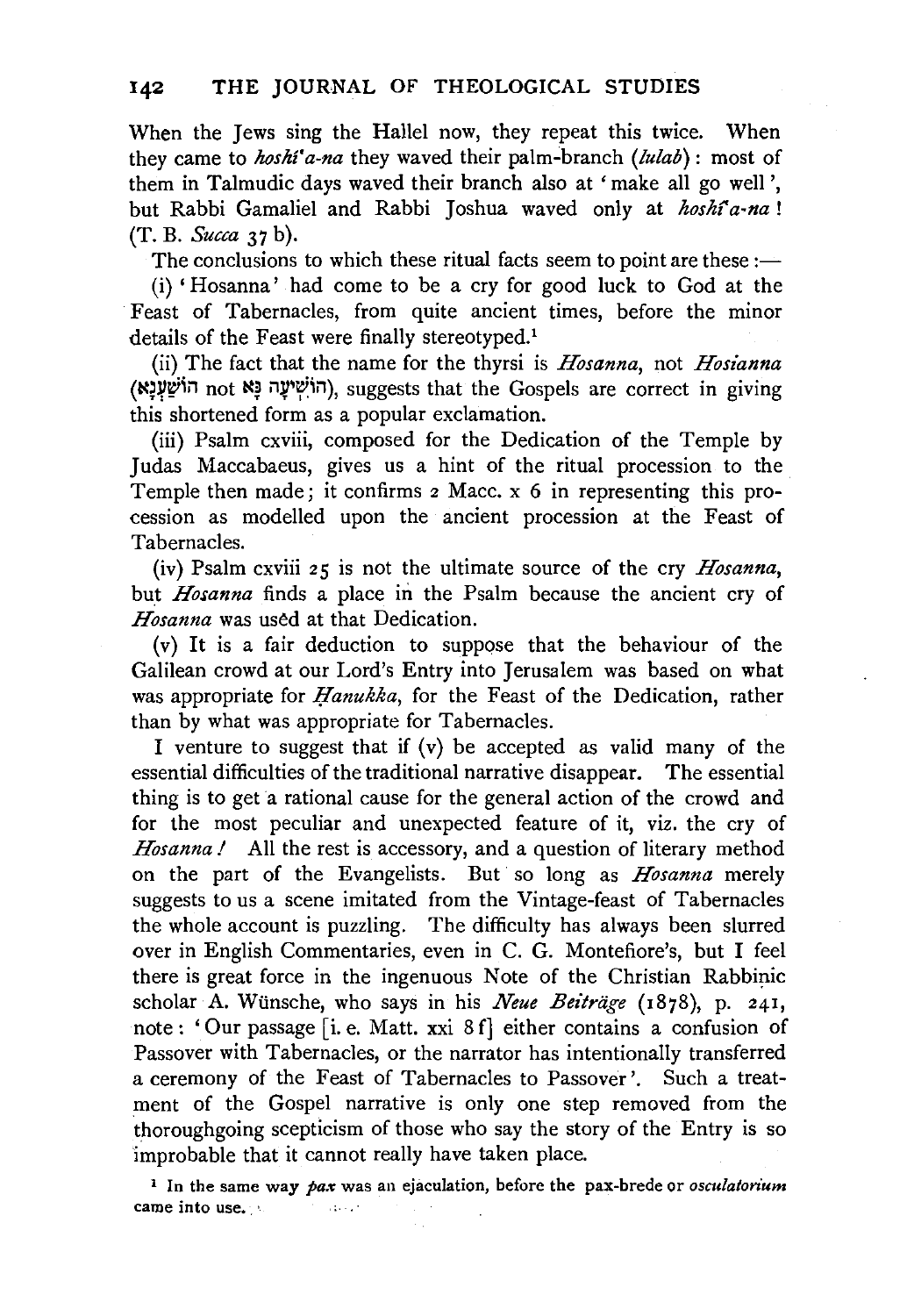But when once we connect the sentiments of the followers of Jesus with the Feast of the Dedication, many other things become clear besides the reason for *Hosanna.* Much has been written about the significance which our Lord may be supposed to have attached to His public Entry into Jerusalem: what that significance was must, strictly speaking, remain conjectural, for He is not recorded ever to have referred to it. But on the other hand we do know what directly followed the Entry. It led up to the most public action of His whole career, the Cleansing of the Temple. It is true that according to Mark it did not take place till the next day, a postponement which is so little in accordance with romantic effect that we cannot fail to accept it as sober fact. But notwithstanding the delay, the Cleansing takes place. It must have been a remarkable scene; no wonder the authorities sought some way of bringing the Galilean Prophet to grief. And it is difficult to believe that the personal ascendancy of a single stranger would have compelled instant obedience with such summary commands, if unsupported by a large body of those who already sympathized-more than sympathized, expected something striking and astonishing. Mk. xi 18b, in fact, tells us that the action of Jesus was supported by the crowd. We need not even suppose that  $\pi \hat{a} \sigma$  of  $\delta \chi \lambda$ o $\sigma$ . xi 18 means the crowd who had shouted *Hosanna* yesterday, but if those who had shouted *Hosanna* told others that their Prophet was coming as the messenger of the covenant to purify the sons of Levi just before the great and terrible Day of the LORD, that Passover-multitude would be far more ready to let Him do what He would, for a time. A new Dedication-that is the connecting link between the Entry and  $\overline{\phantom{a}}$ the Cleansing. On the next day begins the tragedy : Jesus still has the shout of *Hosanna* in mind ; but things go on as usual. The end has not come, and He thinks of Himself as the stone which the builders have rejected. Before the end of the day the hot-heads among the Galileans will have learned that their Prophet is willing after all to pay tribute to Caesar.

One further point must be noticed. The Fourth Gospel puts the Cleansing of the Temple at the beginning of the public Ministry. I regard this as a deliberate alteration, an alteration of the same nature as the omission of the Baptism of Jesus by John and the omission of the words about the Bread and Wine at the Last Supper. But in the case of these events the Fourth Evangelist has been careful to insert elsewhere important sections which give the teaching connected with the Baptism and the Last Supper. So also here. What is the text in St John that most of all corresponds to' By what authority doest Thou these things?' Is it not John x  $24$ ? 'How long dost Thou hold us in suspense? If Thou be the Christ, tell us openly.' This is said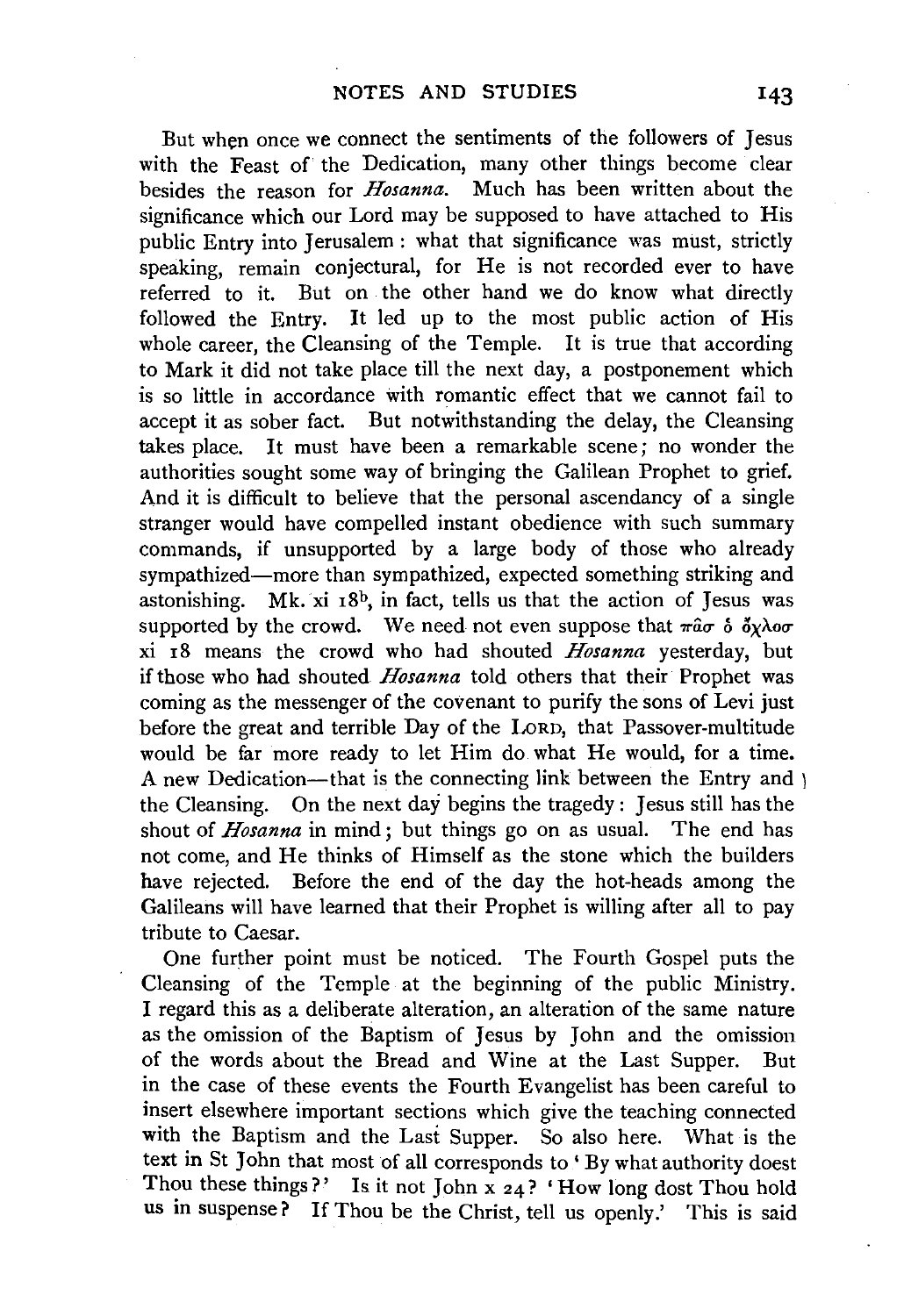## **144** THE JOURNAL OF THEOLOGICAL STUDIES

to have taken place in Jerusalem, at the Feast of the Dedication. It is practically impossible to take this literally, i.e. to place Jesus in Jerusalem in December, if the narrative of Mark be at all historical. I cannot help thinking that this mention of  $\tau \dot{a}$  'E<sub>yKa</sub> $\acute{i}$ <sub>z</sub> may have originated in a sort of consciousness that one visit of Jesus to Jerusalem had something to do with a Dedication of the Temple, a Dedication which was also, in the words of  $z$  Macc. x  $\zeta$ , the  $\kappa a \theta a \rho \iota \sigma \mu \partial \sigma \tau o \hat{v}$  vaov.

Two other features in the *voces populi* at the Entry call for remark. 'Our father David' is, so far as I can gather, unparalleled elsewhere. ' Our father Abraham', or ' our father Jacob' (John iv 12 ), is natural enough in the mouth of an Israelite, but David is never called the Father of his people. The expression occurs in the line *ε*υλογημένη  $\hat{\eta}$  *έρχομένη βασιλεία του πατροσ ήμ*ων Δανείδ·-surely a very unlikely transcription of the shouts of a crowd, if taken *verbatim.* If we try to reconstruct for ourselves what such a crowd as our Galileans may be supposed to have actually uttered, we must remember not only that, like other crowds, they would use much shorter cries than this, but also that they would certainly avoid any direct Name of God. At the most they might say 'in the Name of *Heaven'* for *£v ov6µan Kvp{ov,* but it is likely that they did not actually say anything corresponding to *£v ov6µan Kvpfov* at all, and only shouted *'Biiriich hab-bii* '.1 Now the Messianic Kingdom might be called the Kingdom of David or the Kingdom of God, and for the latter you may say *βασιλεία του θεου* in Greek without offence; it was only in Hebrew and Aramaic that Jews avoided naming God's Name. But you might say 'Kingdom of our Father', meaning the Kingdom of God, as in Matt. xiii 43. I cannot help thinking that the crowd only shouted 'Kingdom of our Father! Kingdom of David !' and that the double cry has been made into one by the Evangelist.

Still more doubtful is what really corresponded to  $\omega \sigma a \nu \alpha \partial \nu \tau$  $\hat{v}\psi$ *i*  $\sigma$ *row.* The simplest explanation is that of the *Acta Pilati* i 3, 4, which makes *εν τοισ υψίστοισ* a vocative, as if it were *b εν τοισ υψίστοισ*. It would thus be equivalent to Solomon's ' then hear Thou in heaven their prayer and maintain their cause ' ( $\bar{x}$  Kings viii 45). This is not, however, a good linguistic parallel, as the Hebrew in Kings has השמים only and the Greek  $\epsilon_K \tau$ ov ovpavov. As the phrase is unparalleled elsewhere it seems to me possible that it is based altogether upon a misunderstanding, and that it represents לעילא lit. 'Hosanna upwards', i. e. 'Up with your wands!' It was at the moment when they waved their Hosanna-boughs (or palm-branches, if they had them) that the actual cry of *Hosanna*! was made.<sup>2</sup>

1 See above, p. *4.* 

<sup>&</sup>lt;sup>1</sup> Compare Lagarde *Onomastica Sacra* 160<sup>26</sup>, 201<sup>56</sup>.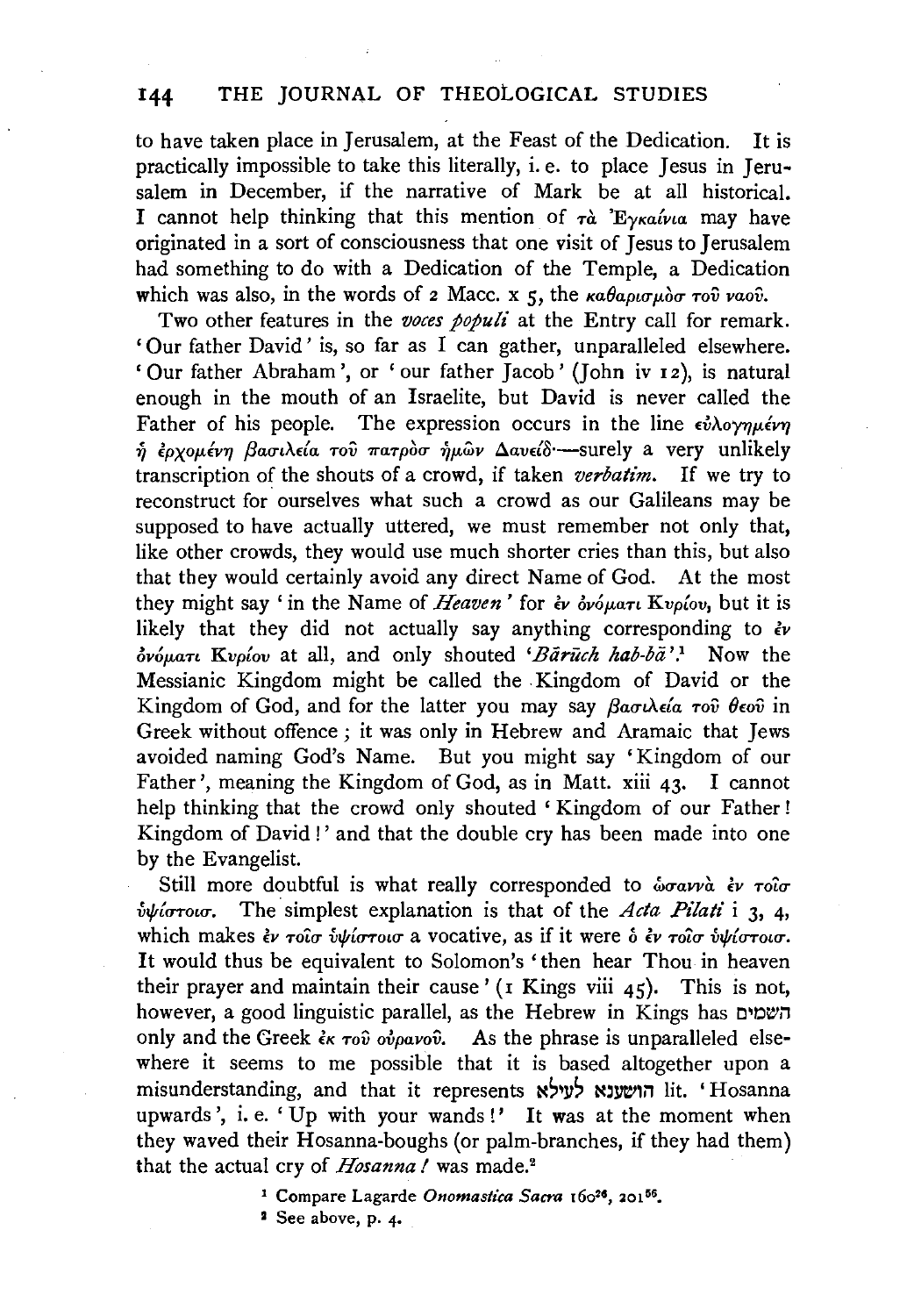The.Fourth Gospel, recognizing the near resemblance of the scene at the Entry to the procession at Tabernacles, speaks of the crowd taking Palm-branches ( $\tau \hat{a}$  *Bata, i. e.* the *Lulab*). Whether this be strictly historical or not-the Mount of *Olives* was nearer than Jericho and the season was March or April—we may accept it for the moment, on the ground that a ' Palm-branch' does have associations with us of processional use, whereas 'olive-branch' and 'green bough' have altogether alien connotations in English. We may then, I venture to suggest, reconstruct the cries of the crowd at the Entry somewhat thus : -they escorted the ass and its Rider with shouts of 'Hosanna!' 'Blest be He who comes!'—' Our Father's Kingdom!'—' The Kingdom of David!'—'Up with your palms!'

And if the general argument here followed is sound, the best English equivalent for *Hosanna*, when it does not mean the green boughs, will be 'God save Israel !', used more or less as we are told they use 'God save Ireland !' over the water. I mean, that *Hosanna* is a festal shout, hut a festal shout in the form of a prayer to God to give a good turn to the affairs of the nation. It is not accurate to say with Suidas that *Hosanna* means  $\epsilon$ ipývy kai  $\delta$ ó $\xi$ a, but when Clement of Alexandria *(Paed. i 5)* says that  $\phi$ ωσ και δόξα και αίνοσ μεθ' ικετηρίαστω Κυρίω is the interpretation of *'Ωσαννά* in Greek, he gives a fair account of the actual use of the word.<sup>1</sup>

From this long excursus into historical criticism we can now come back to the variants to Mk. xi 9, 10, both in the MSS and in the other Synoptic Gospels. We have already considered the paraphrase of *Hosanna* in Luke : as usual, his Hellenized phraseology is not far off the general sense, but the local colour is gone. In Luke, the crowd praise God with loud voices in thankfulness, but the *iKETYDIa*, the supplication, is absent. In Matt. xxi 9  $\omega$ orava is retained, but  $\tau \hat{\omega}$  vi $\hat{\omega}$  $\Delta$ av $\epsilon$ *i* $\delta$  is added, both at the Entry and in the story, peculiar to Matthew, of the boys shouting 'Hosanna to the Son of David' in the Temple. This phrase presents grave difficulties. I have ventured to give as a paraphrase of *Hosanna,* 'God save Israel'; Mr Weymouth gives 'God save the Son of David' as a paraphrase of  $\omega$ oravva  $\tau$  $\omega$  vi $\omega$   $\Delta$ avείδ, but the two expressions are not really analogous. Just as the address to God is understood though not expressed in the ritual shout of *Hosanna*, so also the object, *viz.* 'us', 'Israel', 'Thy holy People' is also inevitable. The Jews only shouted 'Hosanna' *to* God and they did not shout it *for* anybody in particular. Furthermore, 'Son of David' is one of the favourite catch-words of Matthew, representing an

1 What does Clement mean by  $\phi \hat{\omega} \sigma$ ? Is it merely a mistake for  $\phi \omega \nu a i$ , or did his informant ultimately connect the cry with the Feast of the Dedication, a popular name for which, according to Josephus, was the  $\tau d \phi \hat{\omega} \tau a$ ?

VOL. XVII. L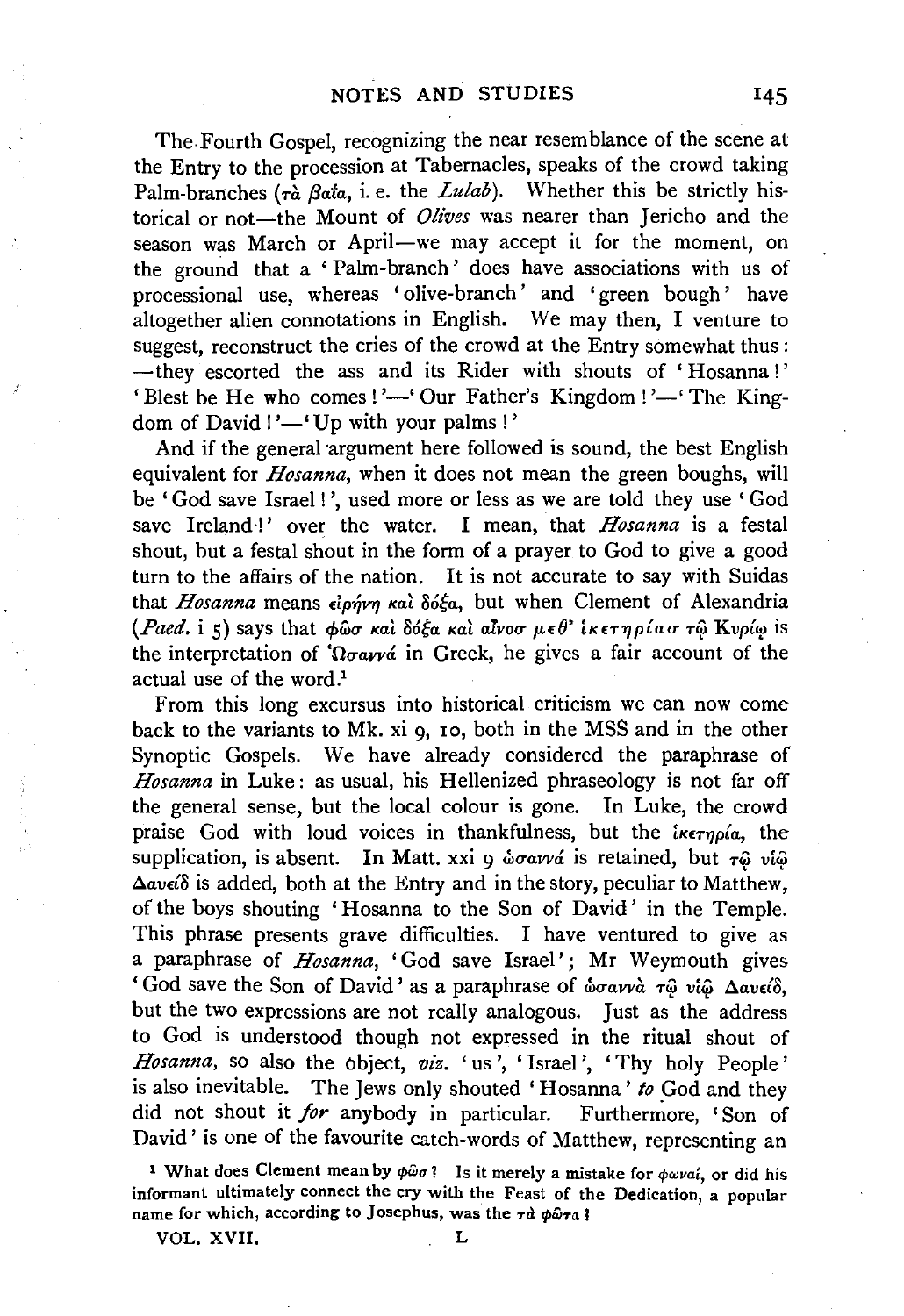aspect of the Christ that he is always anxious to bring forward; where 'Son of David' occurs in Matthew and is absent from the parallels in other Gospels, it is always more likely to be an unhistorical addition than an independent survival of tradition. And finally, the point of the quotation of Psalm viii 2 in Matt. xxi 16 depends on the Greek LXX rendering *(a!vov)* and is lost in any Semitic language.

For these reasons I regard the appending of τω *νίω* Δανείδ to *ώσαννά* as a later addition, made in Greek, and not based on any tradition which goes back to the original Aramaic-speaking community. This conclusion has often been reached before, but it is important to see what is involved by it. In the first place, if the cry  $\phi \sigma \alpha \nu \alpha \tau \hat{\varphi}$  *vi* $\hat{\varphi}$ *Aav£{o* be not historical, but merely literary, it affords yet another proof of the close connexion between the sources used by Hegesippus (Eus.  $HE$  ii 23) and our Gospel according to Matthew.<sup>1</sup> But another deduction has to be made. *'* $\Omega \sigma a \gamma \gamma a$  is retained in Matthew's narrative without explanation, and even an addition (in Greek) is made to it: we must infer that among these Greek-speaking Christians, for whom Matthew wrote, *Hosanna* had already become a ritual cry, like *άλληλονιά*. It is, I suppose, a safe inference that wherever we find a Hebrew or Aramaic phrase occurring in the New Testament, without an interpretation added, it must have been used in worship: *Rabbi* is the only exception. But if *Hosanna* was used in worship by some Christians earlier than the writing down of the Gospel of Matthew, we should expect some traces of it to survive, independent of the literary influence of that Gospel.

This is actually the case. When Bryennius first edited the *Didacke*  he found 'Hosanna to the God of David!' in the MS and thought it a mere. scribal blunder. But in later times it is a most improbable blunder for a Christian scribe to make, to whom ' Hosanna to the Son of David' ts so familiar from worship even more than from Scripture. And a parallel to the MS reading from Jewish liturgical sources can now be given, for in the archaic Palestinian recension of the ' Eighteen Benedictions' the 14th runs 'Blessed art Thou, 0 LORD, God of David, Builder of Jerusalem', where the ordinary recension omits 'God of David '.<sup>2</sup> ώσαννα τῶ θεῶ Δανείδ is therefore no mistake, but an ancient Christian exclamation.

<sup>1</sup> Many no doubt would say simply, that Hegesippus based the diction of his account of the martyrdom of James the Just on our Matthew. I have preferred the more cautious expression in the text, to leave open the possibility that the similarities between Matthew and Hegesippus are derived from the same source, viz. the Greek-speaking community of Christians established in Jerusalem (not yet *Aelia),*  after the Destruction in A. D. 70.

<sup>2</sup> This recension of the 18 Benedictions is given from Schechter's text in Dalman's *Worte Jesu,* p. 300.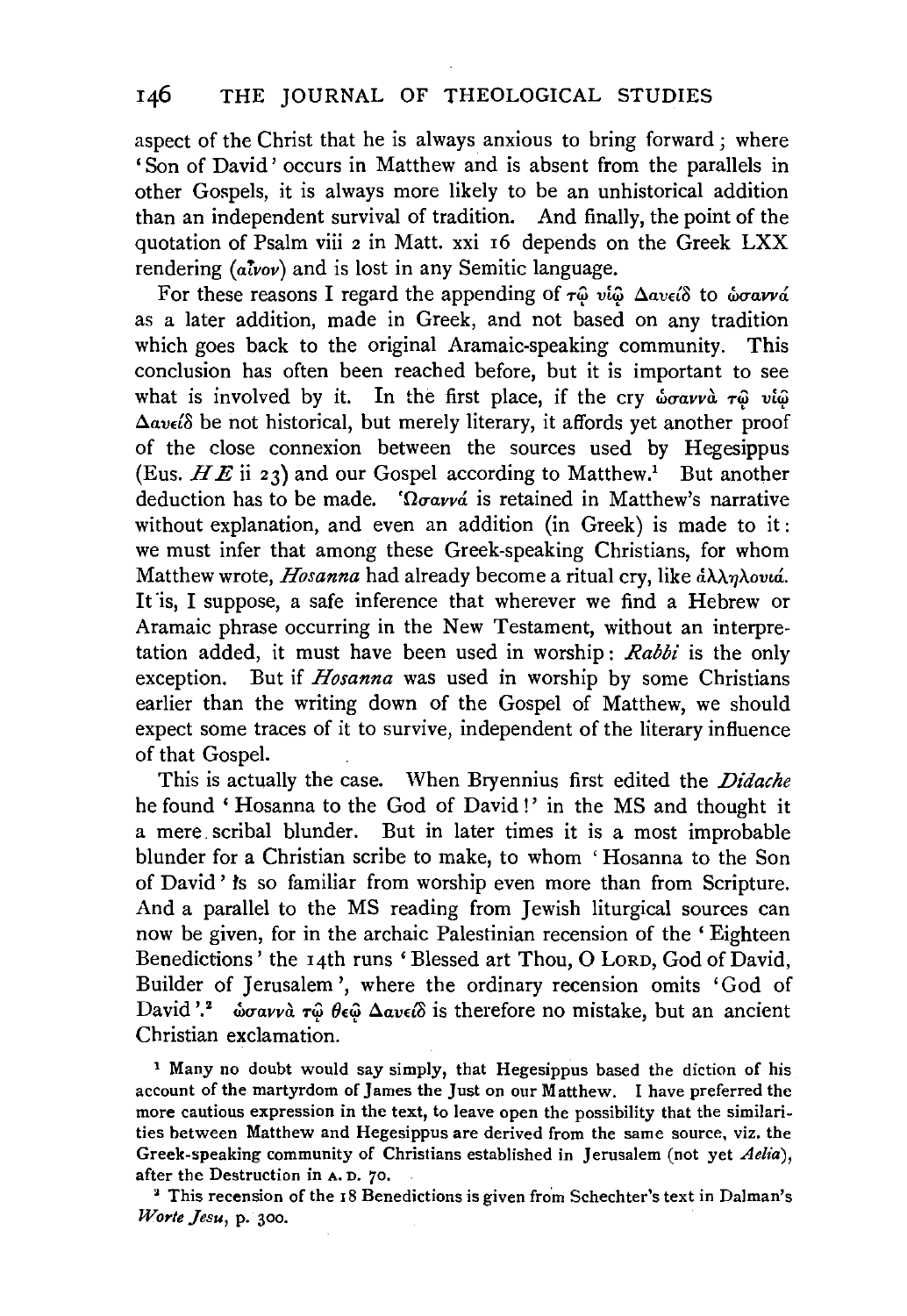The same may in all likelihood be said of  $\omega \sigma a \nu \omega \tau \hat{\omega}$  'Y $\psi i \sigma \tau \omega$ , found as a variant in Mark. At any rate this reading is not formed by harmonization to the text of Matthew. It is attested by  $\Theta$  13&c 565 700 *k* and the Armenian: when it is noticed that D W 28 *a b cff i r* all differ in various ways from the accepted text, it will be seen that a variant is here attested by all the Western phalanx except syr.S.

Readers of the former article on W and ® will not expect me to draw the conclusion that St Mark wrote *ώσαννα τω ύψίστω*, but it does seem to me to have been far the most widely spread text  $o+$  Mark i.. the second century. The addition was certainly absent from the text of Mark used by Matthew and by Luke, but its presence in  $k$ , combined with the other Latin evidence, shews that it was already in the text when the first Latin translation was made. It would be interesting to know in what part of the Christian world they once used to say ' Hosanna to the Most High!' 'The Most High' as a current Name for God is specially characteristic of 4 Ezra and the Apocalypse of Baruch, but as these books are of Jewish origin the coincidence may not have significance.

One special point remains to be noticed. Origen in his Commentary on St John *(tom.* x; Brooke i 207 f) quotes the story of the Entry in full from Matthew, Mark, and Luke. The quotation was evidently intended to be exact, for where Origen means to skip (as in the case of the story of the Fig-tree) he says:  $\frac{\partial^2}{\partial x \partial x \partial y}$   $\frac{\partial^2}{\partial y \partial x \partial x}$   $\frac{\partial^2}{\partial y \partial x \partial x \partial y \partial y \partial y \partial y \partial x}$ *£Ira µ.£ra T1Jv TI}o- ff}paivoµ.lv710- o-vK1jo- olKovoµ.{av· ¥Epxovrai* do- *'hpoo-6>..vµ.a.*  As a matter of fact, the quotation is very accurate, and Mk. xi 9, 10, which we are now considering, agrees exactly with Westcott and Hort. The text of Origen on St John rests upon the Munich Codex of the thirteenth century; it is usually a faithful witness, and there does not seem any evidence that the long occasional quotations have at any time suffered assimilation by copyists to the current texts of the Gospels. In writing the Commentary on St John, therefore, Origen used a text of Mark agreeing here with  $\aleph$  B and modern critical editors against D and W and  $\Theta$  and other Western evidence.

The passage is again noticed by Origen on Matt. xxi 6 ff *(tom.* xvi; Delarue iii 744), a later work. Here the passages are not cited in full, only the beginnings and ends. Mk. xi  $4-9$  is thus given:  $\delta \delta \hat{\epsilon}$  Ma<sub>pKoo</sub>*o* στω κατά τον τόπον εξέθετο και απελθόντεσ εύρον πωλον δεδεμένον προσ  $T_{T}$ ν θύραν έξω έπι του άμφόδου, και λύουσιν αυτόν, και τα εξησ έωσ του·  $\epsilon$ ύλογημένη ή ερχομένη βασιλεία του πατροσ ημ**ων Δαβίδ**, ειρήνη εν τοίσ *fibioroig*. Here are two variants at least, the important one ( $\epsilon \rightarrow \epsilon$ ) for  $\omega_{\sigma\alpha\nu\alpha\dot{\alpha}}$  agreeing with W.

It might be held that the abridged citation in the Commentary on Matthew was simply inaccurate; but in the same context, on Matt. xxi 1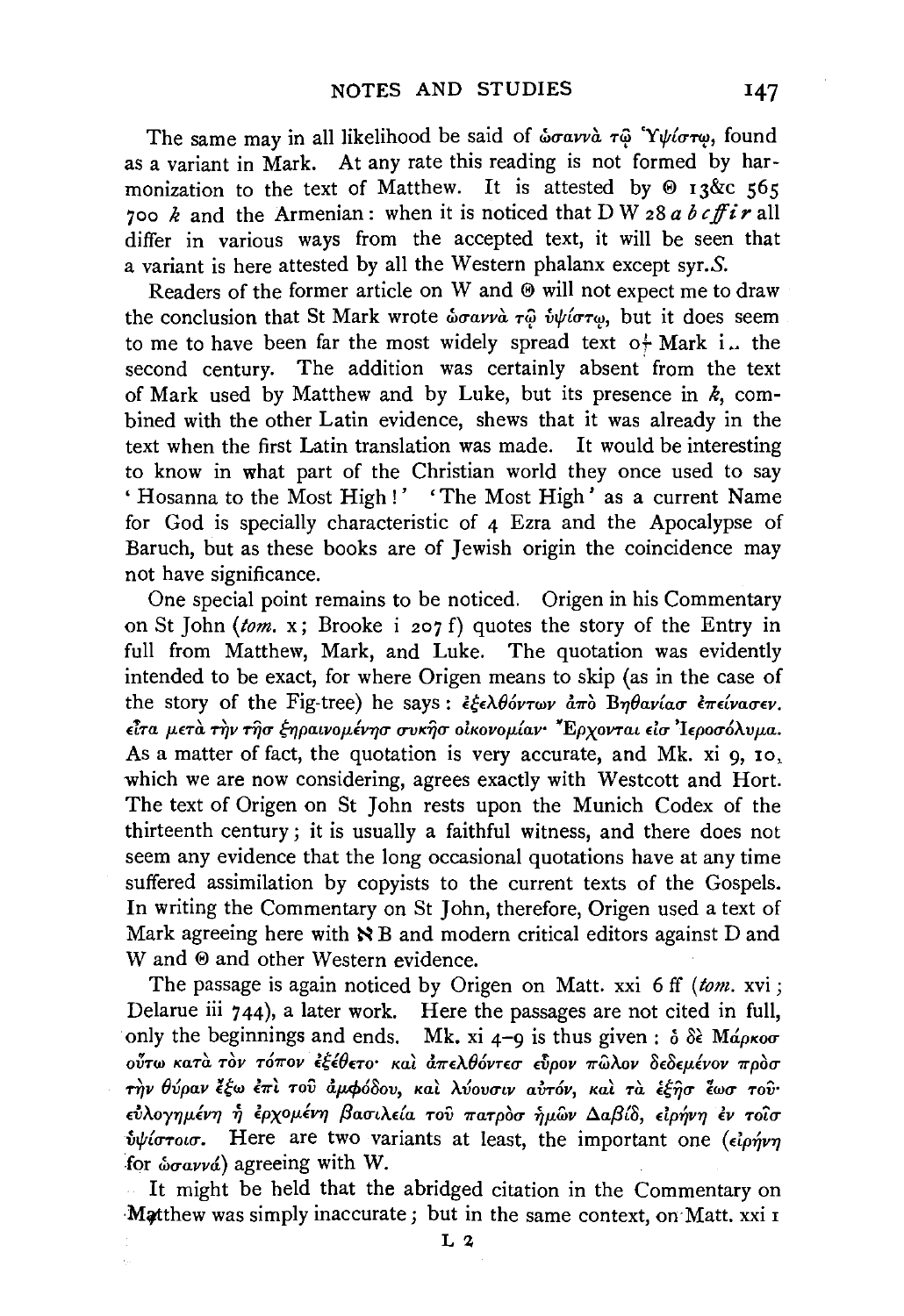(Delarue iii  $737$  and  $743$ ), Origen states that Matthew says ' Bethphage'. Mark 'Bethany ', Luke ' Bethphage and Bethany '. This is true of the Western texts D lat. vt-vg, but not of any others, the double name being found in W, in  $\Theta$ , and in syr. S, as well as in all Greek texts except D, including Origen *in Ioan.* (Brooke, p. 208). We must therefore accept these two important variants, viz. the omission of Bethphage in Mk. xi r and the substitution of  $\epsilon \cdot \delta_1$  for the second *Hosanna* in xi 10, as really characteristic of the text from which Origen was citing in his Commentary on Matthew.

A comparison of Mk. xi 1 with Matt. xxi I and Lk. xix 28, 29, will make it pretty clear that, whatever the subsequent history of the text may have been, the original text of Mk. xi 1 agreed with NB and the 'Textus Receptus': i.e. Origen *in Ioan.* has the true text and Origen *in Matt*, the corrupted text. The ordinary text of Mk, xi I really invites change. 'And when they draw near to Jerusalem to Bethphage and Bethany by the Mount of Olives '-no doubt this indicates that they were not far from their journey's end in Jerusalem, close to villages at the foot of the Mount of Olives called Bethphage and Bethany, but it is very awkwardly expressed. Accordingly the sentence is expanded by Luke into two; he says Jesus 'went on, going up to Jerusalem. And when He drew near to Bethphage and Bethany by the Mount of Olives .. .' (Lk. xix 28, 29). Matthew eases the sentence by omitting the mention of Bethany, and also by the insertion of a fresh verb : 'When they drew near to Jerusalem and came to Bethphage by the Mount of .Olives' (Matt.  $xxi_1$ ). It is the profusion of place-names in the sentence of Mark that causes the other evangelists to rewrite it. Moreover there is no hint that in the story of the tied ass either Matthew or Luke is using any source beyond Mark. As then they agree in mentioning Bethphage, a village otherwise unnamed in the gospel, it is reasonable to suppose that Bethphage was in the text of Mark used by Matthew and Luke, and therefore that those texts which now omit it have suffered corruption.

The same may be said of the variant in Mk. xi 10:  $\omega \sigma a \nu \nu a$  is there more primitive than  $\epsilon$ *ionvn*.

Our problem is therefore this : How does it come about that Origen's citation in his Commentary on St John has a more correct text than in his Commentary on St Matthew, written some years later?

This is really a very troublesome question, much as the textual student would like to have an authoritative answer for it. It is not likely that the text underwent progressive corruption of this kind in the days of Origen. Nor is it very likely that the one text is Egyptian and the later one Palestinian, for we must suppose that a professed scholar like Origen would carry his books with him,  $\mu d\lambda$   $\sigma$   $\tau a \sigma \mu \epsilon \mu \beta \rho d \nu a \sigma$ .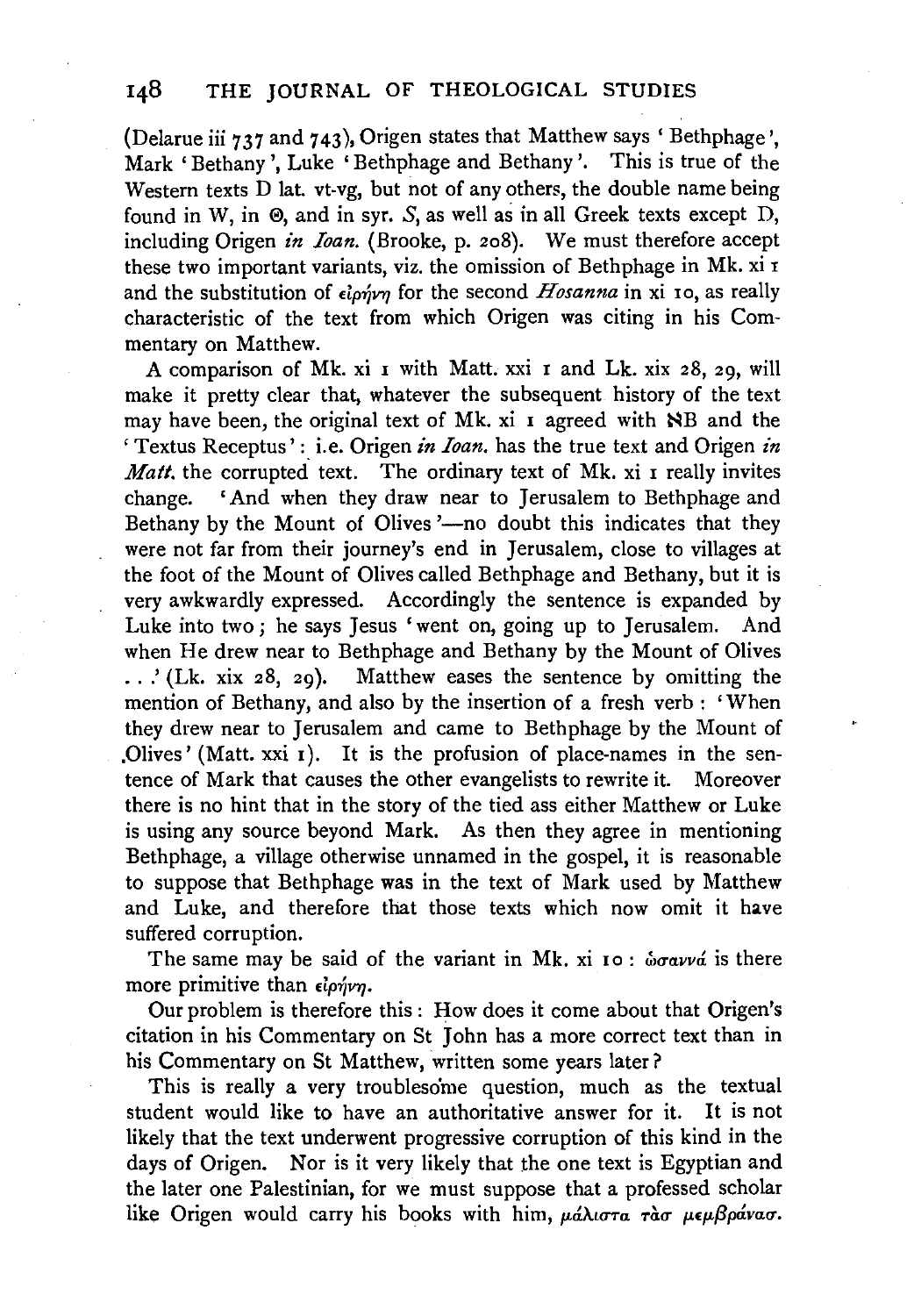Nor again, for the reasons given above, need we suppose that the text as given in our MS of the Commentary on St John does not represent what Origen wrote.

The only explanation I can give is that the citation in the Commentary on St John was really copied from a good MS, while the citation in the Commentary on St Matthew was given by Origen from the current text, or at least not from the specially good MS that he used for the extract from Mark in his Commentary on St John. The broad fact, apart from single instances to the contrary, is that Origen is both the first Christian scholar to occupy himself with questions of text and variant readings, and also the earliest generally consistent patristic witness to the text preferred by critical editors. Before his time the evidence, such as it is, is predominantly Western. The easiest explanation of this state of things is that Origen is himself somehow responsible for the emergence of this good, non-Western text, and as it is highly unlikely that he invented it by conjecture he must have gathered it from the discovery of better MSS-in this case, probably of some old MS which had escaped certain widespread corruptions.

But if this be the case, it implies that the text of the Gospels known to Origen before he embarked upon critical studies was a more or less corrupted text. It implies, moreover, that the texts commonly used by his contemporaries in worship and reading were corrupted texts, and naturally these remained in use until Origen's own works, and the reputation they won, set the better readings in circulation.<sup>1</sup> And further, if the texts used by Origen's contemporaries were inferior, it is likely that Origen, when quoting by memory, or when not verifying his .quotations by the special MSS or transcripts which he had collected, would quote in accordance with the corrupted texts. We must remember that he wrote no commentary on Mark : he made no special study of that gospel, so far as we know, and he may have been simply unaware of the extent of the variations between the actually existing MSS.

In any case the fact remains that in nine cases out of ten, as for instance in the readings discussed in the present article, the readings of the type called by Hort 'Neutral', by von Soden.'  $H$ <sup>'</sup>, the readings in fact of Codices N and B, whether supported by Origen or not, whether supported by the 'Textus Receptus' or not, do continually approve themselves to critical editors. There is, indeed, a remaining tenth of which a different tale is told, about which I shall hope to say something· later on : I am speaking now of the nine-tenths majority.

1 No doubt this was done through the agency of Pamphilus, rather than by Origen himself.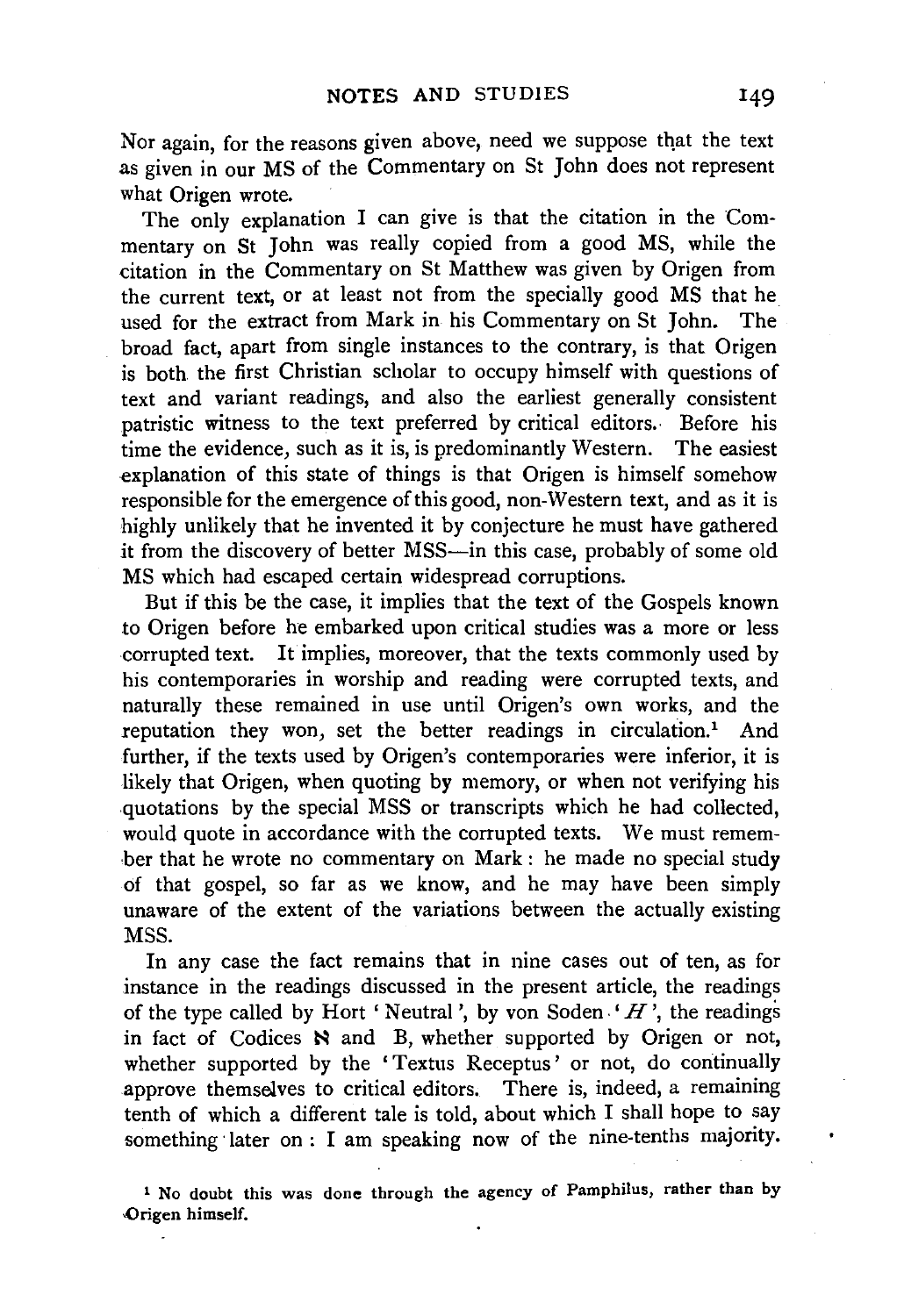It was one of the great surprises of von Soden's Greek Testament that the text accepted is so like Hort's. Theories of Greek Testament textual criticism change, in fact, more than the text accepted by critical editors as original. Hort's theories and von Soden's about the grouping of authorities, of the relative value of the groups, of the causes of corruptions and of the method of reconstructing the true text differ very widely : the odd thing is that they come to much the same result. *Plus ca change, plus c'est la même chose.* It is very surprising, and the simplest explanation I can give is that something that Origen did brought in an otherwise untraced element of very great value. And further, it seems to me that when Origen trusted to the ordinary texts round him or to his own memory, his quotations are as full of bad Western readings as other people's quotations are.

### *Additional Note upon the readings in Origen in Ioan. (Brooke* i 207-209).

In Origen's Commentary on St John, as mentioned above, the texts of Matt. xxi  $I-q$ , Mk. xi  $I-I2$ , Lk. xix 29-40, are quoted in full. I have made a collation of these passages with Westcott and Hort (text) and the ' Received Text'  $(5)$ . Most of the variants naturally are small points, about which mere tabulated statement gives the fairest impression. The results are  $:=$ 

| Matt. xxi 1-9.                                  |                                  |
|-------------------------------------------------|----------------------------------|
| Origen agrees with W.-H.                        | 8 times                          |
| 5<br>$, \, \cdot$<br>$, \, \cdot$<br>,,         | 6<br>,,                          |
| differs from both<br>,                          | 6<br>,,                          |
|                                                 |                                  |
| Total                                           | 20 variants.                     |
| Mk. xi 1–12.                                    |                                  |
| Origen agrees with $W.-H$ .                     | 16 times                         |
| 5<br>$\overline{\mathbf{v}}$<br>$\bullet$<br>,, | 3.<br>$\overline{\mathbf{z}}$    |
| differs from both                               | $3 -$<br>$\overline{\mathbf{z}}$ |
|                                                 |                                  |
| Total                                           | 22 variants.                     |
| Lk. xix $29 - 40$ .                             |                                  |
| Origen agrees with W.-H.                        | 9 times                          |
| ,,<br>$\overline{\mathbf{v}}$<br>,,             | 4<br>,,                          |
| differs from both<br>$\ddot{\phantom{1}}$       | 6<br>,,                          |
|                                                 |                                  |
| Total                                           | 19 variants.                     |

It is noteworthy how very much higher the proportion of agreement with Westcott and Hort (i.e. with  $\aleph B$ ) is in St Mark than in the other Gospels.

Three of these readings call for special remark. In Matt. xxi 5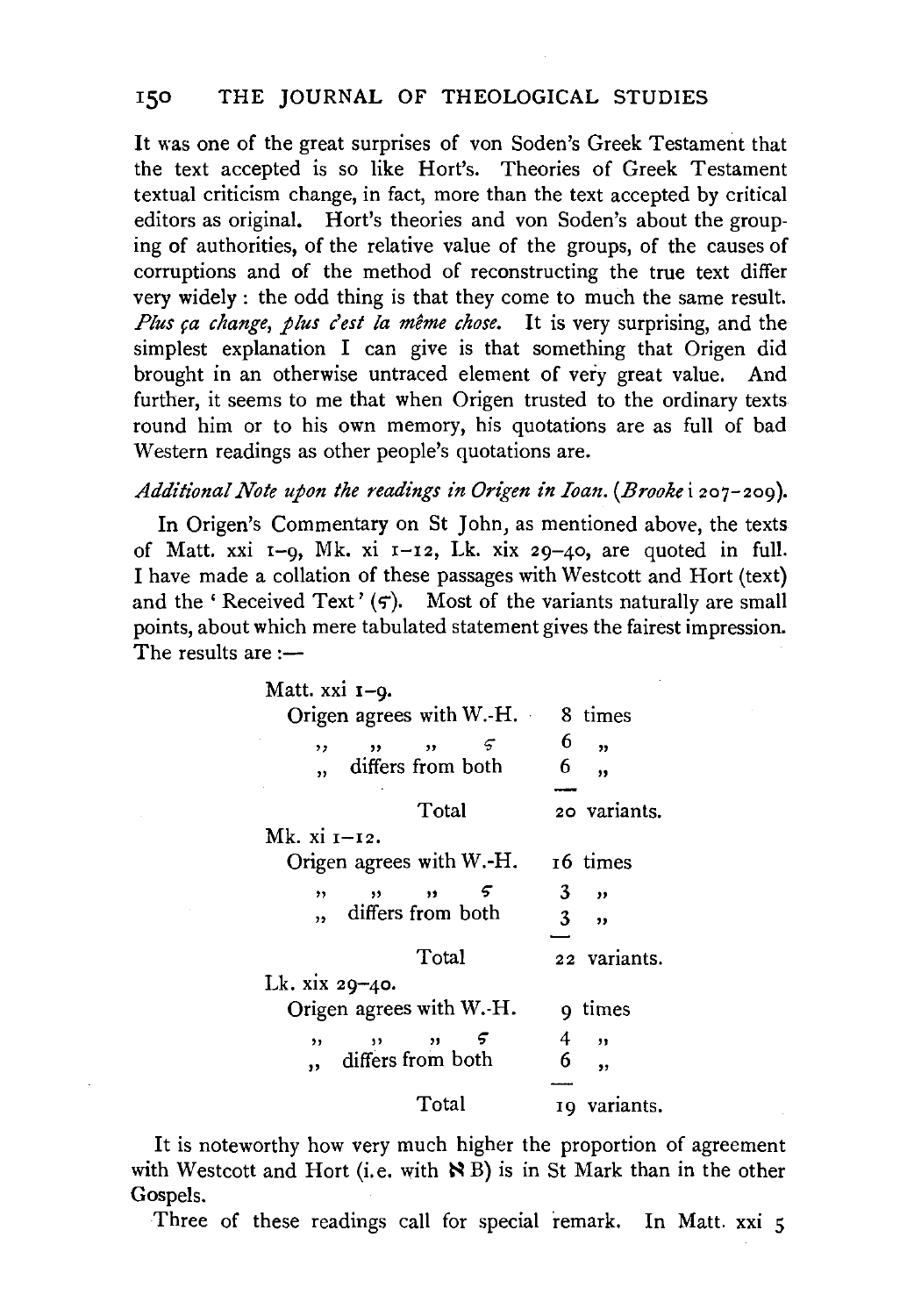$\pi \hat{\omega} \lambda$ ov vidv  $\hat{\nu} \pi$ oζυγίου Origen omits vióv with  $\aleph^a L Z e$  and some codd. of lat. vg. This might have been put down to mere carelessness or to an accidental omission in Origen's MS, but in the Commentary on Matthew (Delarue iii 738), where he assumes for Matthew the full reading  $\pi \hat{\omega} \lambda \omega$ *viov iποζυνίον, in comparing it with the text of Zechariah he says η ώσεν* wn· *1TwAov ii1To,vyfov.* The omission of *vi6v* here is therefore accurate, so far as the text of Origen's commentary in John goes ; he is copying here from the text which he calls in his Matthew that of ' some copies'. Whether the omission of *vióv* is ultimately to be preferred is of course quite another matter.

In Mk. xi 7, 8 Origen omits και εκάθισεν επ' αυτόν. και πολλοι τα *iμάτια αυτών έστρωσαν είσ την δδόν.* This is quite unsupported: the texts of  $\vec{k}$ , of syr.  $S$ , and of W, all omit words just about here, but not these words. The loss is made up in Origen by the addition of *lUTpwuav du* ~v *o86v* after if.A>..oi 8€ *UTif3rJ.8au K6ifravnu EK TWV aypwv.*<sup>1</sup> Evidently Origen's codex was descended from an ancestor that had lost a couple of lines, or clauses, and the loss has been not quite successfully patched up. We need not imagine that even if Origen succeeded in unearthing a very ancient and valuable text that text was impeccable, or that it contained no scribal or other errors.

In Lk. xix  $37<sup>b</sup>$  we read that 'all the multitude of the disciples began rejoicing and praising God' (ήρξαντο, *or ήρξατο*, *άπαν* τὸ πληθοσ... *xa{poVT£0" alv£tv).* For ATTAN the newly-discovered text w is found to read ATTANTAN, which Prof. Sanders (p. 141) curiously calls a mistake in gender. Origen also has  $ATA$  but quite clearly understands byit  $\frac{\partial}{\partial \pi}a_V\hat{i}_V$  ' to meet', for the subsequent  $\frac{\partial}{\partial \rho}a_V\hat{i}_V$  *aiv* $\hat{i}_V$  *is changed into χαίροντεσ και αινούντεσ*, so that the whole passage runs 'a multitude of the disciples began to meet him (sc. Jesus, as He neared the Mount of Olives, *v.* 37<sup>a</sup>), rejoicing and praising God'. Here we may note (i) that the variation is wrong, for it is only in the (unhistorical) presentation of the Fourth Gospel that the Hosanna-shouting crowd comes out to meet Jesus (εξηλθον είσ υπάντησιν αυτώ, John xii 13); (ii) Origen's text, as in the case of Mk. xi 7, 8, has been doctored a little, to make the corrupt reading make sense; (iii) Origen and W after all do not agree, for in Origen ATTANTAN has been formed out of  $\frac{a}{4\pi}a\nu$  *ro*, while in W it has been formed by a kind of reduplication from  $\frac{d}{dx}a v$  only : it should be added that Origen and W shew no other signs of noticeable agreement in this part of Luke ; (iv) a certain tendency to introduce the Johannine feature of the crowd from Jerusalem meeting Jesus is to be

<sup>&</sup>lt;sup>1</sup> The mention of the  $d\gamma\rho\hat{\omega}\nu$  is highly characteristic of the N B text, in fact green stuff from the *fields* only appears in  $\aleph B$  (C) LA sah (boh) syr.hl.mg Orig of all our critical authorities, early and late. Thus in Origen's text no garments, but only  $\sigma\tau\iota\beta\dot{\alpha}\delta\epsilon\sigma$ , are laid on the path.